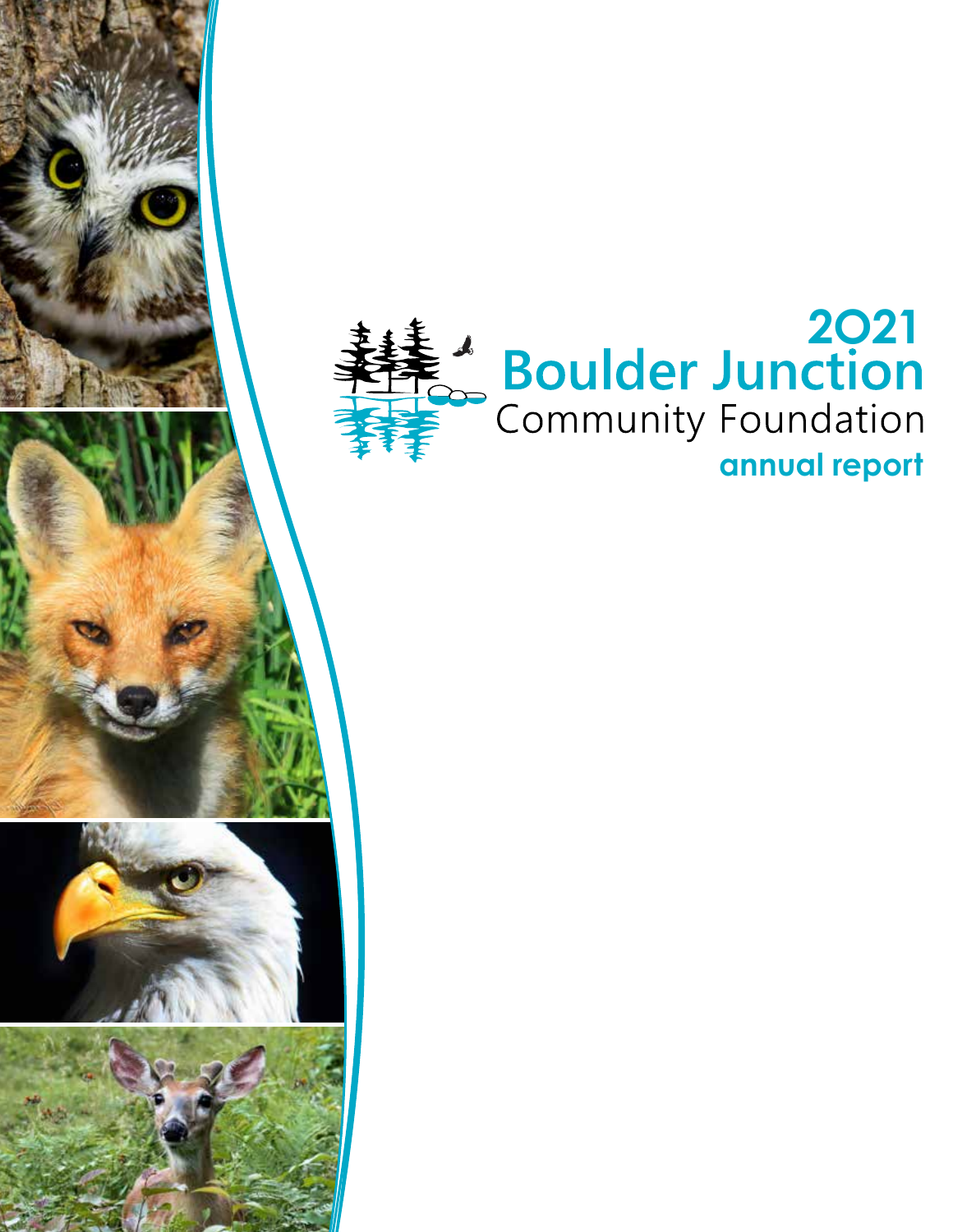

## $\int_{\infty}^{A}$  Boulder Junction Community Foundation

## SHAPING OUR COMMUNITY FOREVER

Our Founders Circle and Legacy Circle donors are individuals, organizations, and foundations who believe in our mission, share its ideals, and ensure our community work now and in the future.

#### **FOUNDERS CIRCLE**

Our Founders Circle honors the individuals, organizations, and foundations that have supported the Boulder Junction Community Foundation with cumulative gifts of \$10,000 or more, starting with donations received since our inception on October 10, 2010. When a donor reaches (or pledges) a sum of \$10,000, they will be listed in perpetuity in our publications.

#### **Benefactor \$50,000+**

Anonymous Robert & Diane Jenkins Friends of the Boulder Junction Library Dairymen's Inc.

#### **Visionary \$25,000+**

Anonymous Hoag Family Charitable Foundation Bob & Judy Klauer LUMW Foundation Ron & Judy Nordlof Janet Oppenheimer Mary & Greg Van Grinsven

#### **Patron \$10,000+**

Anonymous Tom & Sally Basting Sr. Boulder Junction Lions Jonathan Dobbs & Jacqueline Pruitt Milton Henrichs Linda & Donald Jenner Dan & Leslie Johnson Lela Christine Calder Lang Family & Woods of Boulder Junction Richard & Carol Phillips James & Bonnie Schwartzburg William & Bonnie Spear Quentin & Dorothy Willems

#### **LEGACY CIRCLE**

The Legacy Circle celebrates donors who thoughtfully designate the Boulder Junction Community Foundation Restricted Endowment Fund as a beneficiary in their estate planning for the betterment of the Boulder Junction community. We recommend that you contact your financial advisor to discuss the benefits of including the Boulder Junction Community Foundation in your estate plans.

#### **Legacy Circle Members**

Tom Basting Sr. Mary Van Grinsven



### **MISSION**

**John Altschwager,** President **Susan Govier,** Vice President **Beth Rondello, Secretary Bill Spear, Treasurer** 

TO PRESERVE AND ENHANCE BOULDER JUNCTION FOR PRESENT AND FUTURE GENERATIONS.

### **VISION**

TO STRENGTHEN COMMUNITY, DEVELOP RESOURCES, AND ENRICH QUALITY OF LIFE.

## **GOALS**

Target Endowment Fund goal to raise \$1,000,000 to allow giving \$50,000 back to the community each and every year….Forever.

Increase public awareness and build relationships.

Foster community endeavors through grant distributions.

Provide professional stewardship of financial and leadership resources.

BJCF is a 501(c)(3) federal tax exempt public organization

## From the Board President

#### Dear Friends,

**Finance** Fundraising **Grants** Publicity and Community Relations

Board Consultants: **Tom Basting, Sr., Mark Hilgendorf** Administrative Assistant: Bonnie Spear Metal Donn Allschwager, Schwarzen Metal Metal Metal Metal Metal Metal Metal Metal Metal Metal Metal Metal Metal Metal Metal Metal Metal Metal Metal Metal Metal Metal Metal Metal Metal

Because of your commitment and generosity, in 2021, the Boulder Junction Community Foundation was able to continue to help our community navigate the effects of the ongoing pandemic. We've learned a lot about resilience and passion of our community, and the tremendous good work imparted on residents and visitors of Boulder Junction. We celebrate our donors and community members, as we finally begin to put the pandemic behind us.

This report is information about the activity of the Foundation from January 1 through December 31, 2021. The Boulder Junction Community Foundation is committed to the work of bringing together donors and community projects to strengthen our community for present and future generations.

#### **RESTRICTED ENDOWMENT FUND**

As of December 31, 2021, the Restricted Endowment Fund reached \$611,880. The Fund is held and managed by the Community Foundation of North Central Wisconsin. Grants are available bi-annually through this fund. As of December 31, 2021, the Foundation is over halfway to the lofty goal of \$1,000,000!

P.O. Box 675 | Boulder Junction, WI 54512 | 715-892-4898 www.boulderjunctioncf.org | info@boulderjunctioncf.org

### **Board of Directors**

**Barbara Douglas-Johnson, Janie Geiger, Craig Mason, Gary Plouff, Mary Van Grinsven, Nicole Wilkin**

### **Committees**

Target Endowment Fund goal to raise \$1,000,000 to allow giving back \$50,000 to the community each and every year….Forever.

# **GOAL \$1,000,000**

## raised so far \$611,880

as of December 31, 2021



#### **COMMUNITY ENHANCEMENT FUNDS**

We offer a variety of Community Enhancement Funds for the specific interests of our donors:

- Arts & Culture Fund
- **Bike Trail Fund**
- Greatest Needs Fund

Contracted Fiduciary Funds with the Town of Boulder Junction:

- Broadband Fund
- North Creek Loop Trail Fund
- Playground Project Fund

#### **GRANTS**

The Board of Directors decides which of the above funds is most appropriate after approval of Grant applications. Since its inception in 2010, the Foundation has awarded \$568,256 in grants.

Thank you once more for all you do! We're grateful for your support, past, present and future. Please contact me at 715-892-4898 or info@boulderjunctioncf.org with any questions.

Sincerely, John Altschwager, President



In addition to the Board of Directors, the following volunteers serve on committees: **John Ader, Sue Fehlandt, Michelle Mauzer, Dave Osborn, Theresa Smith**

Excitement is building over the eagerly anticipated Phase I of the North Creek Loop Trail. Generous donation from you, our donors, has led to the town putting Phase I out for bid with an anticipated start date of June 2022. The trail will be completed from Hwys. H&K half way up to North Creek Road (the entrance of Camp Holiday). Once Phase I is underway, the town is eager to start working on Phase II. THANK YOU for making this a reality and helping enhance the Boulder Junction Trails!

We all have dreams or visions of the future for Boulder Junction. It is wonderful to watch many of those dreams happen. As one improvement happens, seeds are planted for future improvements. Joanne and I enjoy the Mural on Main Street, participate in the Music on Main Street, enjoy the Flower baskets on Main Street and watch events at the Earl Sturm baseball park. These are just some of the projects that the Community Foundation has aided. We commend the Community Foundations efforts to continually review and improve the Foundation.



*John and Joanne Ader*

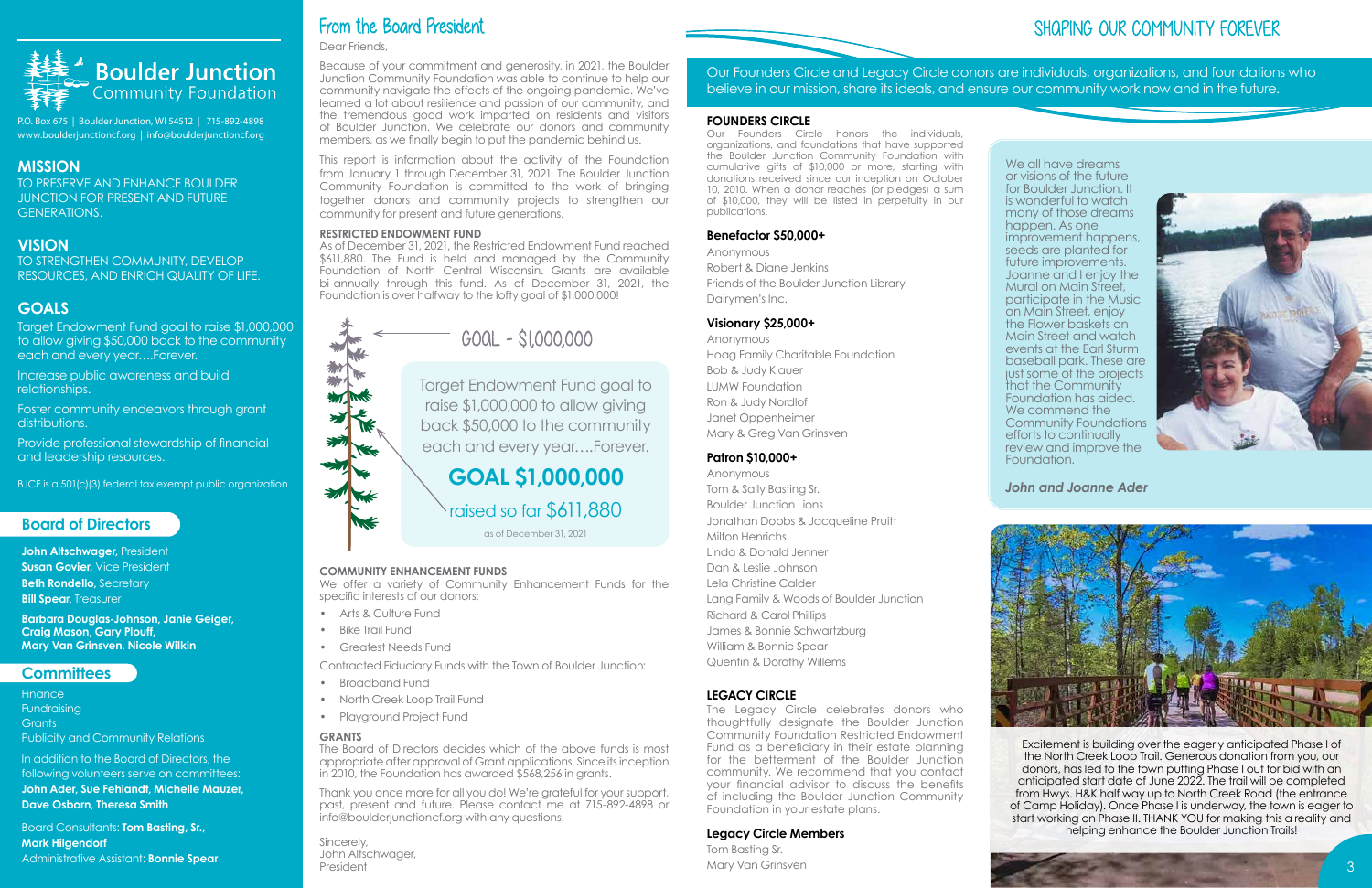Anonymous (29) Sarah Aavang John & Joanne Ader John & Marilynne Albrecht John Aldridge Joseph & Kathleen Aldworth Josie Allen Bill & Mary Anne Alt Kreg Anderson Bob & Mary Anderson Carne Andrews Pamela & Terry Arnold James Arnost Aukstik Family William & Gail Baar Matt & Margee Bagley Balestrieri Family Foundation Ted Balistreri Audrey & Jim Banovetz Richard & Paula Barnes Sandy & Win Baron Amy Basken Tom & Sally Basting Dr. Hal & Kathy Baumann Linda Beckstedt Diane Beda Marcus Belden & Donna Sands Rod & Lori Benstead Bob & Laura Bertch Margaret & Brian Betteridge Evergreen Lodge Don & Laura Van der Bloeman Mary Jo Bolan Kurt Bonigut Boulder Junction Chamber of **Commerce** Lions Club of Boulder Junction Cheryl Bowen Craig & Mary Jo Boyd Terry & Susan Boyle John Brady Tom & Janice Brauer Anne Brouwer The Brubaker's **Sally Bryan** EWH Small Business Accounting S.C. Robert & Pattii Buenz Jon & Kristine Buerger Joseph & Nancy Burkhardt Bob & Sue Burns Susan & Paul Buse Dick Calder Lela Christine Calder Jack Calmeyn Camp Holiday Campo Fiesta Karen & Brian Cannestra Kristin Carnes Steve Carter Thomas & Leslie Cervenka Jon & Pam Cherney

Chase Christopherson Julie Ciszek Austin & Kathy Clark Bob Clinkenbeard Jeffrey Colwell Doug & Kim Coobs Steve & Lisa Coon Tim & Pat Cooper Katie Crandall Jen Creed Jane & Larry Curtiss Kent & Maureen Dahlgren Dairymen's Inc. Bill & Anne Daley Jeff & Christine Dargis Fred & Shirley Davie Scott & Kim Davis William Davis Patti DeDecker Jacquelyn Densing Nancy Densing Brian & Anne Derber Mary & Robert Devine John & Nancy Dickens Dave & Lynn Dietrich The Dinardo Family Dizard Family Gary & Stephanie Doine Mary Lou & John Donnelly Meg & Dan Donoghue Patrick & Theresa Donoghue Greg & Donna Doro Emily Douglass Randy & Karen Dowell Driftwood Jim Neil Duffie Eagle Watch LLC Jill Eckel Vicki Eckroth Jan Eckstein Nancy Einwich Richard Enz Jeff & Jennifer Evenson Mark & Gerri Faustich Sue & Bill Fehlandt Corinne Feider Anne & Jim Ferguson Valentin Fernandez Jr. Juli & Lee Fischer Holly Fleming Dr. Alex Flora, Ideal Dental Katie Foley Bob Foller Nancy Forrer Jeff Forret David & Suzy Foster Donald Fox Jim & Sue Fragassi Anne & Jim Frank Donald & Peggy Frickenstein Linda Frisch

Bob Fuller Linda Galeno Walter & Susan Getzel Laura Giffin David & Linda Goehlen David Golla Dick & Sue Govier Michael & Kathleen Grady Jerry & Judy Graff Family Peter & Doreen Grass Linda Grear Joy Greenlee Jim & Teri Grob Bob & Linda Growney Margot Gustfason Brad & Kendra Haessly Paul Halverson Steve & Deb Halverson Kelly & Jane Hampden Daley Linda Handel Kate Hanni The Hanni Family Andrew & Susanna Harris Hartung Brothers John & Anne Hazelwood Dan & Deb Heder Margaret Heffinger Bill & Sue Heiting Mark & Kathy Helge Bob & Tora Hellyer Cliff & Marge Henes Chuck & Lorraine Henning Mary Peterson Cathy & Cliff Herman Barbara Herod Kathy Hildebrandt The Hilgendorf Family Al & Julie Hillery Brent J. Holleran Wayne Guzy & Martha Holman Kathy Holubar Myrna Hooper Janet Hornback Jim & Anita Hornbrook Cathy & Jay Huff Dorothy Hujk Barb Hulbert Anne Hunt Sharon Iltis Harold & Bunny Jacobsohn Bradley Javenkoski Bill & Doreen Jelenchick Bob & Diane Jenkins Leslie Johnson Victor Johnson Steve & Sandra Kahl Gene Kalligher Joshua & Rebecca Karrels Michael Katsis Tom & Rosie Kautz Nicole & Brian Kazmierczak

Jim Keller Erv Keller & Sue Kowbel-Keller Jim & Maria Kelly Sue Kern Paul & Dawn Kessler Dan & Mary King Ralph & Victoria Klassy Robert & Judy Klauer Robert Kocen Paul & Kathy Kohlman Dick & Lynne Kohn William & Gordonna Komassa Barbara Konopacki John Konopacki Leonard Kopidlandsky Susan & Joseph Krueger-Manual Kuehne Repair Gary & Joanne Kumpula Kay & John Kurczek Barbara Lach Daniel Lahart Lang Family "Woods of Boulder Junction Apartments" Rob Laux & Ann Casey Ron & Diane Leafblad Lee & Associates of Manitowish Waters Ryan Lefeber Jennifer Lehman Dan Littel & Renee Gabrielse Jeff Long Jeff & Sherry Lucas Mark & Mary Beth Lucas LUMW Foundation Sandy & Dave Lustig Mike MacKenzie Pam Magee Thomas Maher Mike Mahnke Sharon Maholland Carol Malmgren Sandy Mansfield Thom & Kathy Mansur Allan & Mary Manteuffel Market Strategy Group Paul & Linda Markowski Robert & Janet Marksteiner Duane & Joyce Marquardt Bill & Joyce Martin Jerry & Shirley Martin Craig & Jane Mason Glenn Mastalski Eric & Elizabeth Matz Bob & Sandy Mayer Barbara McCormack Dick & Beth McDonnell Kim & Larry McKinney Laura Menningen Steve Merklein Merkowitz Family Carolyn Metz

#### **We gratefully acknowledge the donors who generously gave back to Boulder Junction through the Boulder Junction Community Foundation in 2021:**



All those we have lost Nicholas Arnold Mary Babula Patty Balistreri Barbara Robert Browne Bert & Ellen Cagney Lela Christine Calder Richard J. Cowell Jack & Pat Duffie Mary Enz Kathleen Enzenbach Dick Forrer Paul & Betty Frisbie Art & Marilyn Fuller John K. Garrett Bill & Marion Gasper Pat Halverson Kenneth J Hanni Milton J. Henrichs

Bob & Val Hitt Roger Hujik Jon Iltis Lisa Jean Krogwold Ken & Peg Kern Hans & Doris Kerper Walter & Genevieve Krueger and Wally & Betty Krueger Vern & Eileen Lahart Ralph & Patricia Lucas Jenni Merklein Helen Moberg Robert Nienow Our Parents (Bertsch) William Pier, MD Bill Putnam John & Jane Russell Roger Samuelson Ray Schneider Patricia Schwartzburg

Earl Sturm Polly Ullrich Al Vehrs Cheryl Warzinski Judy Weber Rosi Wierzba Ryan Adam Young Margaret & Francis Zehren

Mr. Ryan Meyers & Ms. Tara Perry Margaret & Jeff Mihalik Gene & Rita Miller George Miller Northern Wealth Management Michael & Janice Miller Robert & Janet Miller Roberta Miller Edwin Moberg Jake Moelk & Kitty Mewby Thomas Molinaro Moondeer & Friends Gallery Benjamin & Evelyn Morrison Al Moyer Sara Muender & Tom Folsom Bill & Mary Mullins Amy Myers James & Nancy Naylor Dale & Debi Nelson Dick & Moe Nelson Lori Nickel **Bill & Sue Niemuth** Jeff & Amy Niesen Emalyn Nikstad James Niquet & Noelle Muceno Peter & Deb Nordgren Tom & Mary Nordland Ron & Judy Nordlof Michael & Monica Nornberg Anne & Christopher Noyes John Nurre & Theresa Aurand Mike O'Connor Dick & Debra Olsen Peter & Annette Olson Lee Ann Ondracek Janet Sturm Oppenheimer

Our Wisconsin Magazine Terry & Wendie Oxley Peter & Carole Paquette Terry & Wendie Oxley Judson Pellett Peeplelures Jeffrey & Lisa Pereles Wayne & Ellen Peterson Richard & Carol Phlllips Gary & Barbara Plouff Barry & Sandy Polivka Paula Pomainville Phyliss Porubcan Jeff & Susan Pritzl Patricia Putnam William & Emily Putman Fred & Sally Rathke John & Betsey Reagan Paul Reichel Dennis & Chris Reuss Harvey Richardson American Legion Stacy & Brian Ritchie Kay & Hank Revercomb Scott Rogers Beth & Pete Rondello Eugene Rossing Dana & Cheryl Rowan Michael Samuelson Penny Samuelson Russ Sanderson Tim & Cherie Sanderson Charlie Sauter Denise Schmidt Steve & Donna Schmidt Bill & Beth Schneider Kuert & DeAnn Schubring

Randy Schultz James & Bonnie Schwartzburg Judy Duffie Schwarzmeier Robert & Gina Schwister Bruce & Sharon Scott Greg & Dawn Shaw Megan Sherman & Saf Sarich Craig & Janet Shoemaker June Siegerist James Simeone & Kathleen Zurkowski Brian & Tammie Sladek David & Theresa Smith Steve & Karen Smith William Smith Nancy Sojka Bill & Bonnie Spear Jay & Stacy Spencer Greg Spurry & Nancy Greuel Brenda Hofer & Dennis Steadman William & Donna Steur Dean & Cookie Stewart The Stonefield Family Ginny Stutzman Bradley & Linda Subler Rick & Brenda Svoboda Robert & Mary Szyman Jim Tarka Denise Taylor Thiel Enterprises/Sweet Emma's Art & Linda Thomas Trout Lake Enterprises- Coontail Market Truettner Family Foundation David Ullrich Greg & Mary Van Grinsven

Herman & Lauren Vandenberg Lila Vehrs Carmen & Kay Vethe Bob & Mary Vogel Ron & Diane Vogel Larry & Gail Voss Lynn Wallace Michael & Betsy Waller Sharyn Warren Brian Warzinski Rich & Rita Waters Betty Watkins Anne & Steven Weber Kay Wegner John & Gale Werth Dennis & Karla Westphal Tom Wierzba Ken & Barb Wiesner Robert & Janet Wilhelm Nicole Wilkin & Gary Tielens Dorothy Willems Jason & Kati Williams Robert & Patricia Winkler Andrew Winter Rob & Emily Wixson Troy & Julie Woletz Sharon & Paul Wussow Paul Young Ron & Glennes Youngbauer Joseph & Edna Zadra Janet Zamrazil Elaine Zarcone Thomas & Babetta Zehren Elf Zelten Judy Zwirlein

#### **Gifts in honor of:**

B.A.S. Tom & Sally Basting The Dowell Family Steve & Sandy Kahl Grandchildren Beth Rondello Merlin Rossing Bill & Bonnie Spear Mary Van Grinsven

#### **Gifts in memory of:**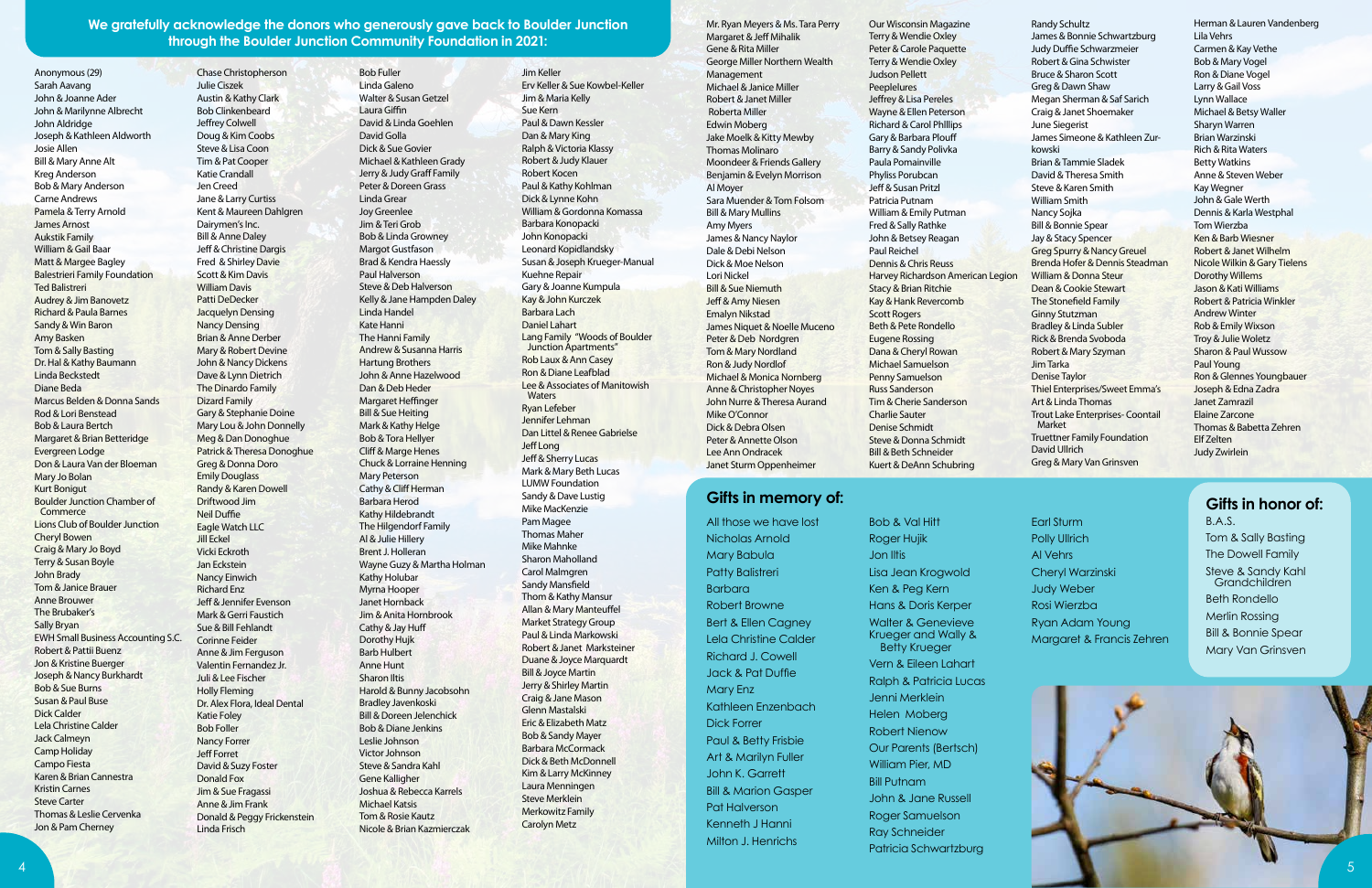## 2021 GRANTS AWARDED:

The **Boulder Junction Volunteer Fire Department** was awarded a grant in the amount of \$4500 for the purchase of a Thermal Imaging Camera. Thermal imaging cameras (TICs) are a type of thermographic camera used in firefighting and rescue applications, allowing firefighters to "see" through darkness and smoke on the fireground. By rendering infrared radiation as visible light, TICs allow firefighters to see areas of heat through smoke, darkness or heat-permeable barriers – spotting fires within walls, detecting overheated electrical wiring, locating hot-spots in fire debris, locating materials involved in spontaneous low-level combustions, etc. Thermal imaging cameras, which can detect the heat signature of visuallyobscured victims, are helpful in aiding search-and-rescue operations in hostile environments, including those involving structure fires, helping expedite life-saving rescue operations. TICs are also useful in some outdoor rescue applications as well.

The **Boulder Junction Volunteer Fire Department** was awarded \$3488 for the purchase of cold water rescue suits and equipment. The suits protect the firefighters using current technology during cold water rescue circumstances.

The **Boulder Junction Chamber of Commerce** was awarded a grant in the amount of \$3775, helping to reel in the new mascot for the Musky Capital of the World. It was named in a contest sponsored by the Chamber, Marty the Musky. Community volunteers helped to create and install the display of the 18' fiberglass musky outside the Chamber.

**Boulder Junction UpShift/Town of Boulder Junction**, was awarded \$750 for Safety & Directional Signage for (3) bike routes on town roads.

The **North Creek Loop Trail Committee/Town of Boulder Junction was** awarded a grant in the amount of \$5000. The North Creek Loop Trail Project is an expansion of the Heart of Vilas County Paved Bike Trail System, recently designated a National Recreation Trail. The project, managed by the Town of Boulder Junction, will add approximately 3.3-miles of paved trail, complete the 14-mile North Creek Loop Trail, and connect to the Heart of Vilas County Paved Bike Trail System. The new trail will run from Highway H and K along the east side of Highway H going south to North Creek Road. It will connect two state forest campgrounds and one private campground, providing a safe way for campers, visitors and residents to come into town by bicycle.

**Camp Jorn YMCA** was awarded a \$4000 grant toward the construction of a new Health Lodge and a Day Camp Pavilion & Village. The Health Lodge will be for everyone, but the Pavilion & Village will provide Day Camp participants, ages 5-14, with a bit of space for each group to call their own. The Summer Day Camp at Camp Jorn in Manitowish Waters serves area children, including those from Boulder Junction.







# **Financials**













The Boulder Junction Community Foundation is a 501(c)(3) public charity. The Finance Committee and Board of Directors monitor and review the investment management services provided by the Community Foundation of North Central Wisconsin in managing the Boulder Junction Community Foundation Endowment Fund. In 2021, as approved by the Board of Directors, \$72,095 was contributed to the Restricted Endowment Fund, bringing our Fund total at the end of the year to \$611,880,. Community Enhancement Funds (Arts & Culture Fund, Bike Trail Fund, Broadband Fund, North Creek Loop Trail Fund, Community Relief Fund\*\* and Greatest Needs Fund) as well as the Reserve Fund are managed directly by the Board of Directors and held at Associated Bank in Boulder Junction. With a \$4,000 deposit in 2021, at years end the Reserve fund had a balance of \$17,000. Grants totaling \$21,513 were awarded. Our auditors were Peterson Metz, Ltd. \*(The Community Relief Fund was a temporary fund created in 2020 in anticipation of increased grant requests in 2021.)\*\*



Total grants awarded since inception in 2021: **\$568,256**

#### **History of the 2021 Fiduciary Funds**

- Broadband Fund established in 2020 to supplement the Town of Boulder Junction funds to bring Boradband to all of Boulder Junction
- North Creek Loop Trail Fund established in 2020 to raise funds to supplement grants and Town of Boulder Junction funds to complete Phases I & II of the new bike trail
- Playground Project Fund established in 2021 to raise funds to supplement grants and Town of Boulder Junction funds for a new Playground